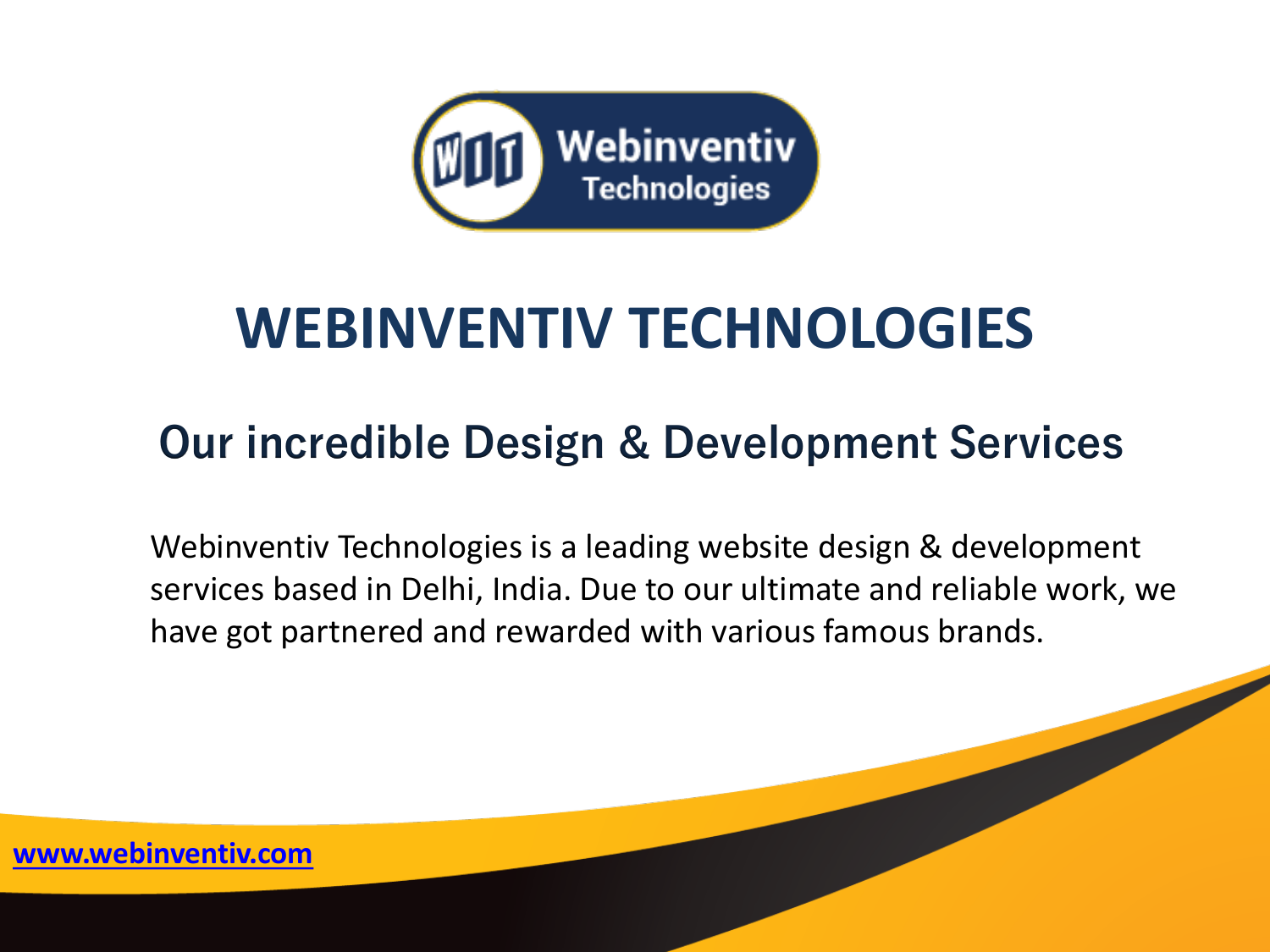## **About Us**

Webinventiv is reckoned as a reliable and trusted digital marketing company in Delhi. We carry you tailored solutions in order to meet your budget and needs. We have an enthusiastic and expert team who give good results for every click. We are ardent to keep you 1 step ahead of the competition with the use of continual innovative technology. We provide vast website development and design services; search engine optimized content and amazing graphics layouts.

# **Why Us**

 **Grow Website Traffic** We help you to maximize your website's traffic.

 **Maximize Return on Investment** We explain tactics for better Return on Investment and always try to return you multiple time of your investment on your business.

 **Conversion Rate Improving** We create a plan in order to improve your website's conversion rate. We advise latest approach of digital marketing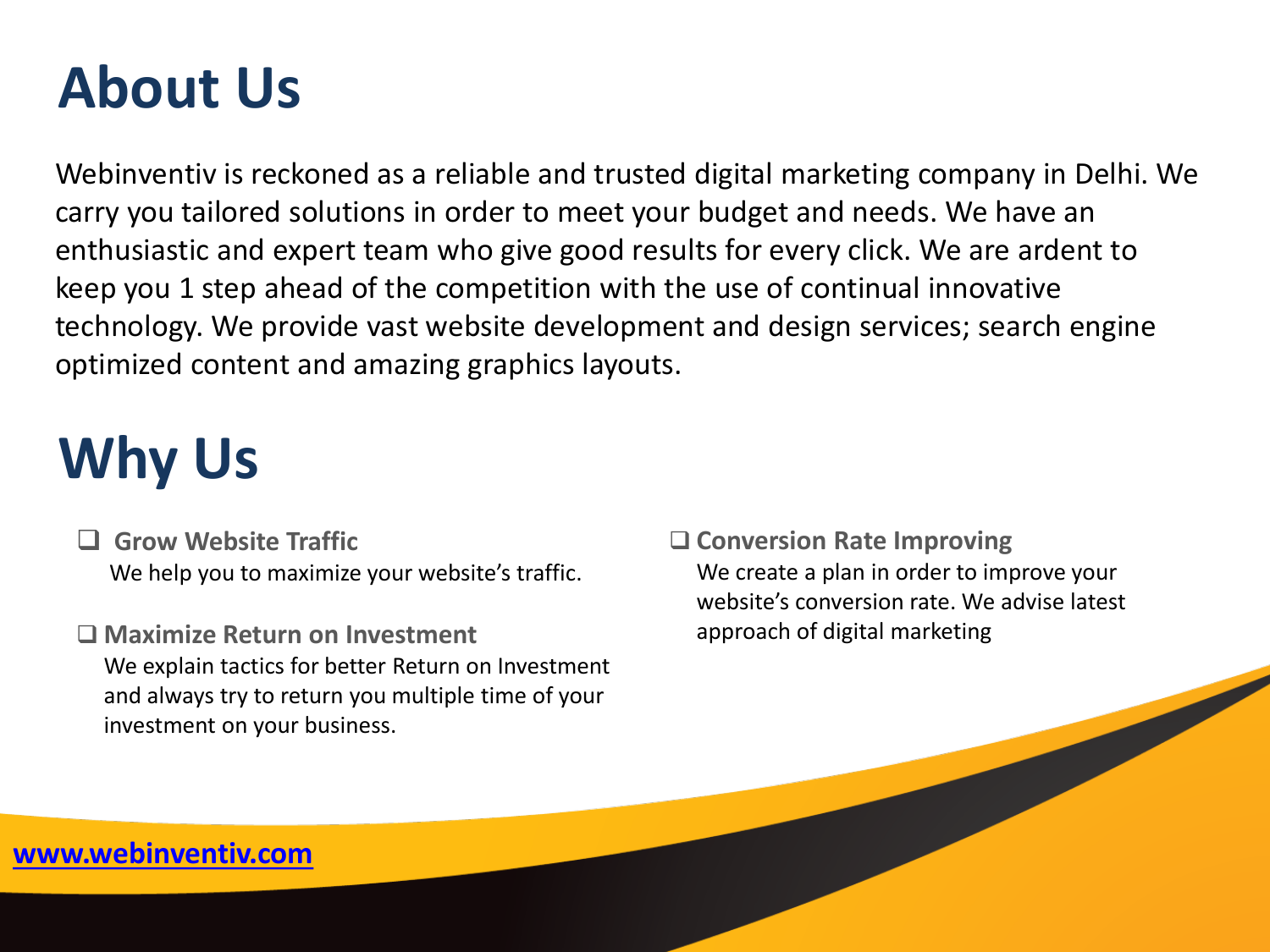#### **Our Services**

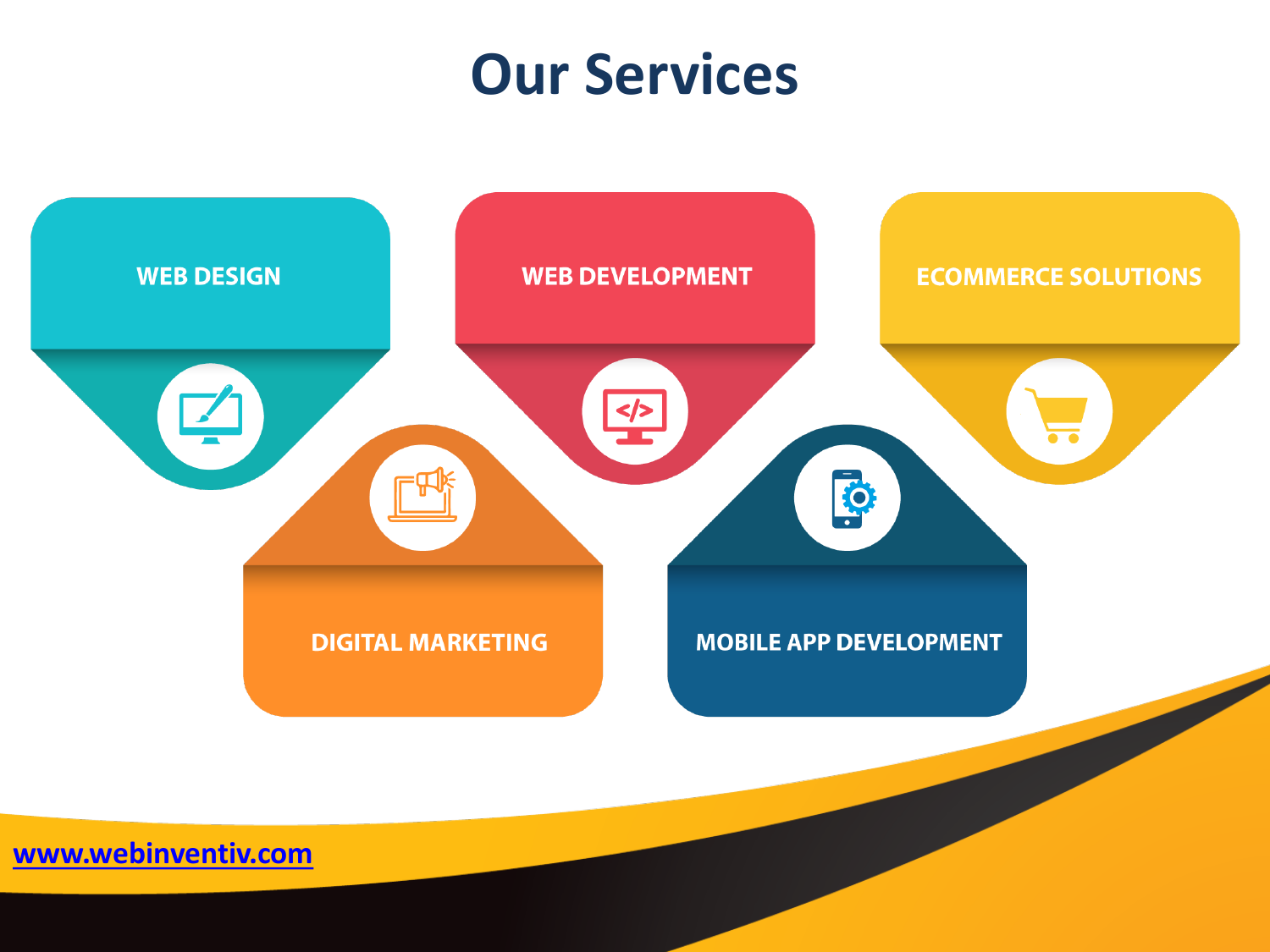#### **Software Services**

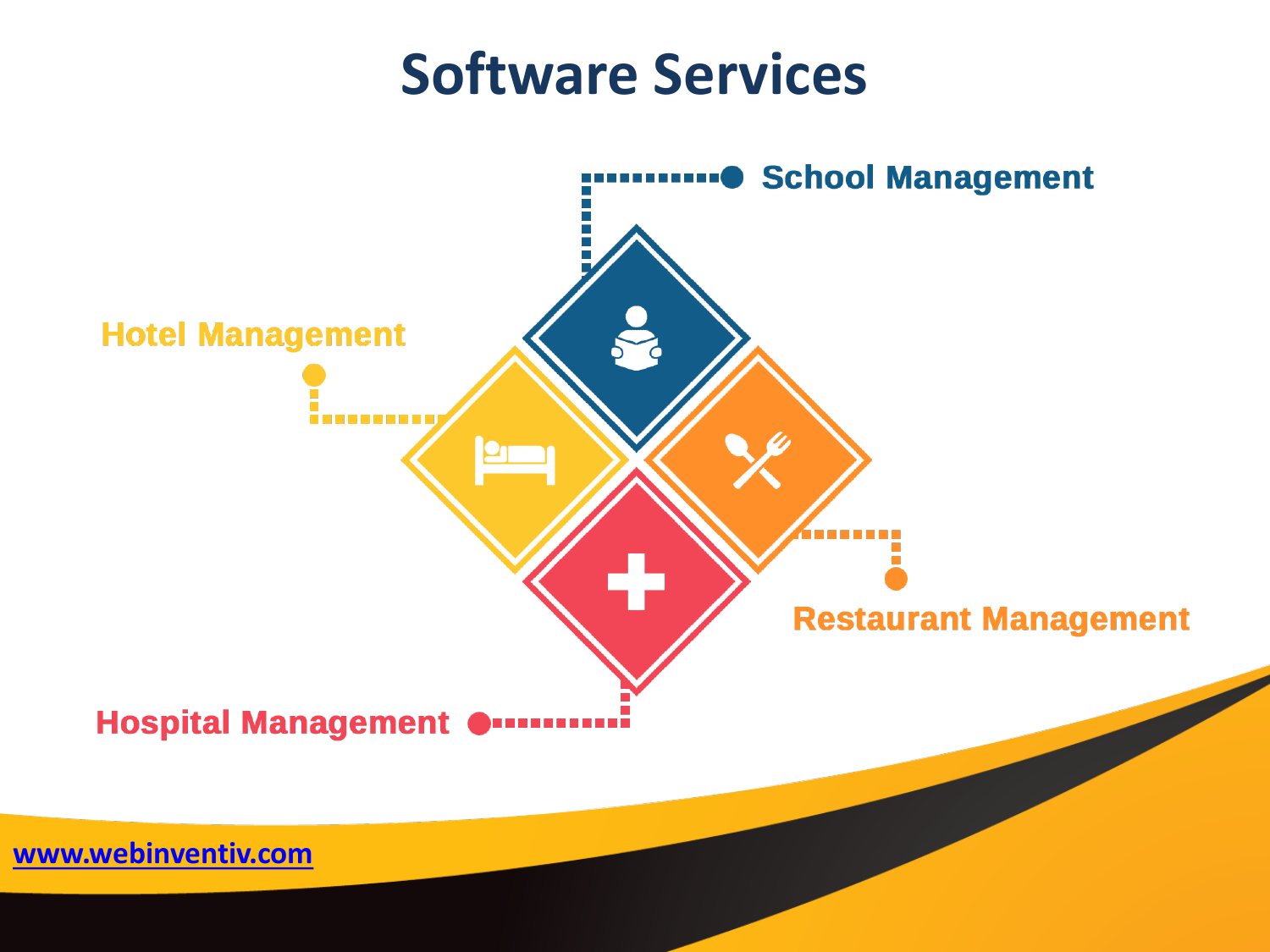### **Our Clients**





















**[www.webinventiv.com](http://www.webinventiv.com/)**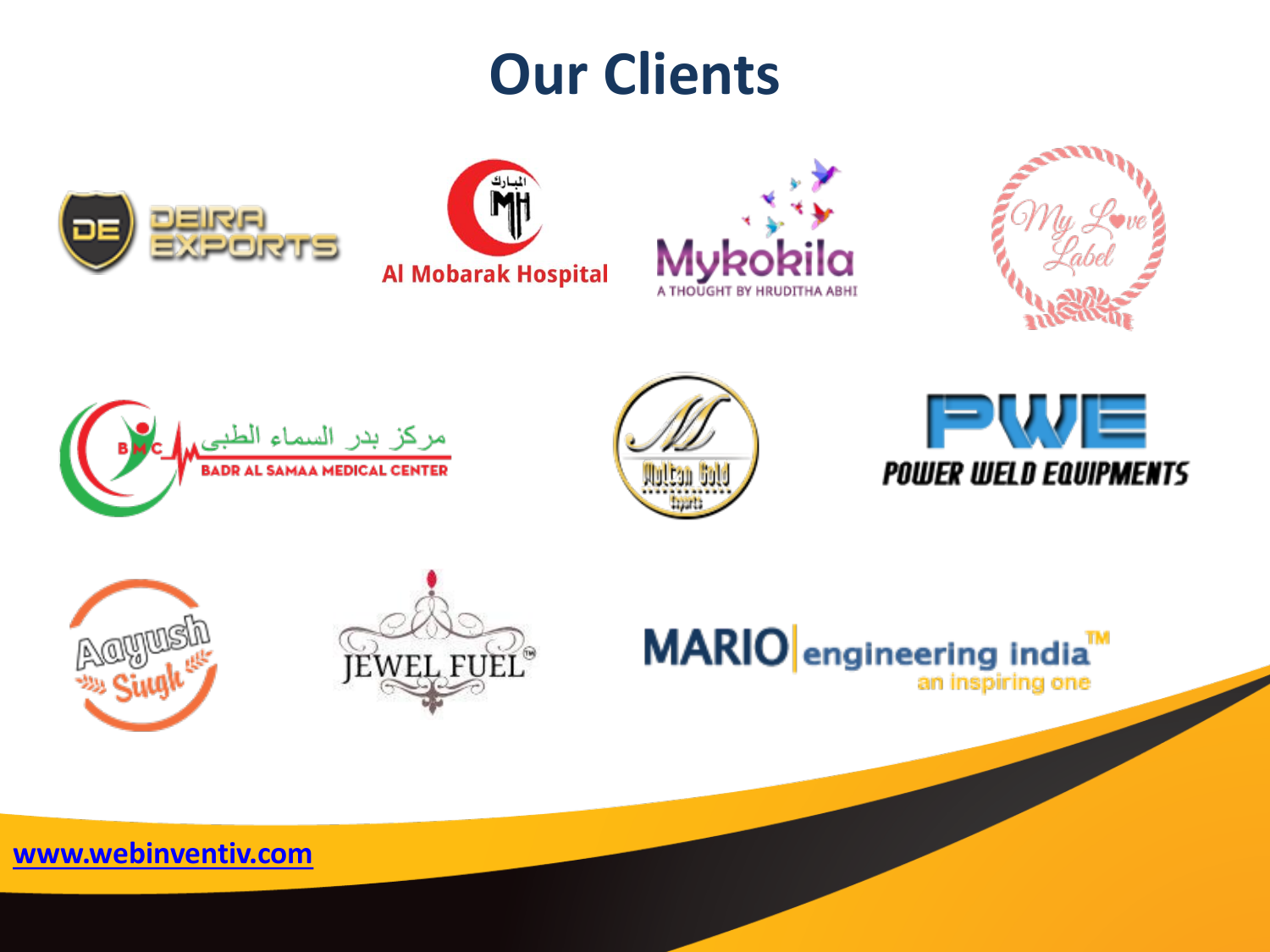#### **Fun Facts About Webinventiv Technologies**



**[www.webinventiv.com](http://www.webinventiv.com/)**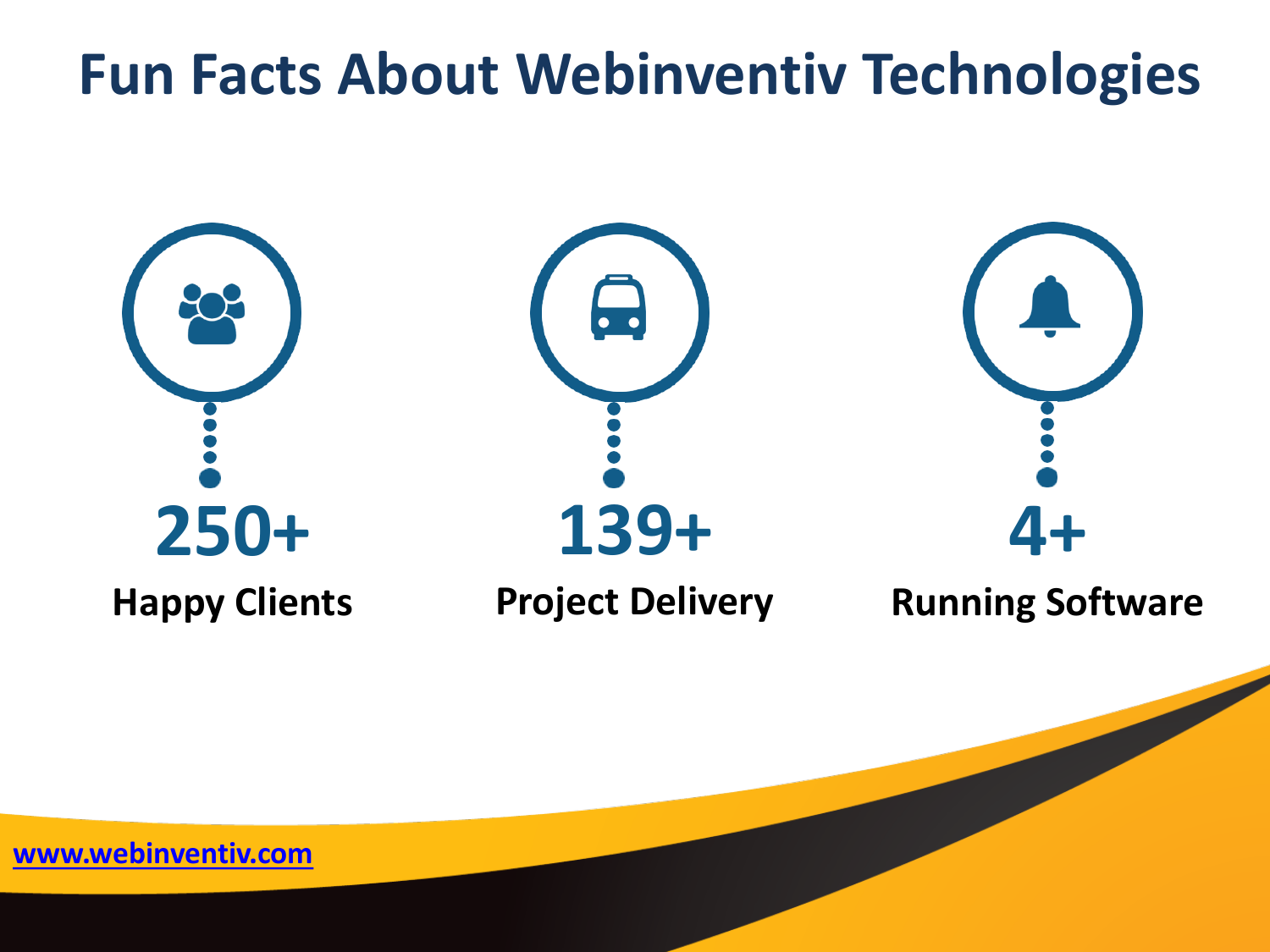

# **Get In Touch**





[info@webinventiv.com](mailto:info@webinventiv.com) [hr@webinventiv.com](mailto:hr@webinventiv.com)

B-40, Third Floor, Sector-64,Noida, UP, India - 201301.